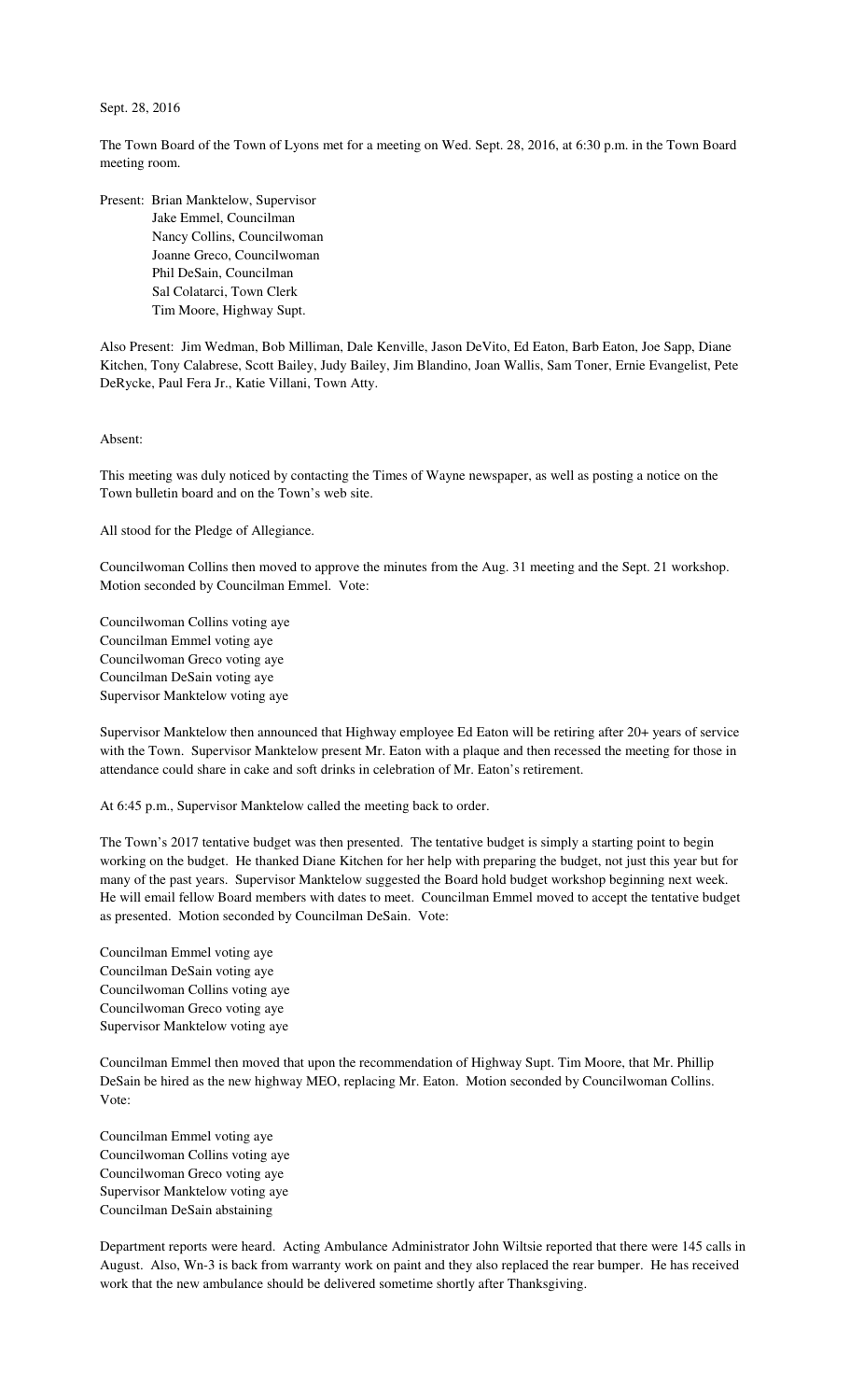Tina McQuillen, in her written reported stated that Enhanced STAR and Ag exemption paperwork is being returned to the office. Also, she has gone out and inspected the majority of building permits that were issued this year. What's left, she will get to in the spring.

Buildings and Grounds Foreman Ben Follette, in his written report, stated the department has been busy with various projects. He provided a list of over 25 items the department has been working on this past month.

Highway Supt. Tim Moore reported the Highway Dept. has been replacing some signs, with more to do. The Cole Road paving project went well, with some driveway and shoulder work to complete. He also reported that Suit Kote had to fog seal south Layton Street Road as the company didn't put the correct amount of oil on the road when it was done the first time. They will stand behind the project, now that they fog sealed, at their expense. Both the old pick-up truck and the old dump truck have been taken to auction. Meanwhile, the new International truck is at Henderson equipment to get built and the new pick up is about 2 weeks out.

Councilwoman Collins moved to approve payment of General Fund vouchers #479 through#527 totaling \$86,828.85 and Highway Fund vouchers #161 through #179 totaling \$80,252.38 Motion seconded by Councilman DeSain. Vote:

Councilwoman Collins voting aye Councilman DeSain voting aye Councilman Emmel voting aye Councilwoman Greco voting aye Supervisor Manktelow voting aye

The Board then reviewed a listing of street closing requests as well as use of the downtown park and assistance with a front loader and snow fence installation for the pumpkin roll down Pearl St. for Pumpkin Paloozza on Oct. 15. After discussion, Councilwoman Greco moved to approve of the requested street closing: William between Church and Peal from 7 am to 6 pm, Church street between William and Broad from 7 am to 6 pm, and Pearl Street between Queen and Broad from 2 pm to 5 pm , as well as assistance from the Highway Dept. for the front loader and the install of the snow fence. Motion seconded by Councilman Emmel. Vote:

Councilwoman Greco voting aye Councilman Emmel voting aye Councilman DeSain voting aye Councilwoman Collins voting aye Supervisor Manktelow voting aye

The Board was presented with a hard copy of the proposed new zoning laws as written by Tom Sawtelle and Ralph D'Amato. Each Board member will review the proposal and the issue will be discussed at a later date.

Supervisor Manktelow reported that the Town received it's \$428,000.00 from the State today as part of monies each municipality that goes through dissolution receives to help off-set dissolution costs.

Town Clerk Colatarci reported that he has been approached by Mr. Sean Dobbins a couple of times asking if the Lyons Chamber of Commerce could be a part of the Town's web site. The Board discussed the request but decided it would set a precedent to allow other groups to join and Lyons would end up with another "gateway" site like the one the Town voted to get out of earlier this year. The Board instructed Town Clerk Colatarci to inform Mr. Dobbins of its decision.

Mr. Scott Bailey asked the Board if it had any long-term plans to determine which streets/ roads in Lyons would be re-surfaced and what determined the priority. Highway Supt. Tim Moore explained that the Town is working with County engineers to help assess which streets/roads should be completed and to priorities the need.

Mr. Bailey also asked that the recent issues/problems concerning the sale of the two Church Street properties be a lesson to both the Town and the County to listen to what people want. Supervisor Manktelow aged with Mr. Bailey saying it was a learning experience for everyone and asked that if there is a future desire to save or preserve or repair buildings/homes in Lyons, that the Town Board be made aware of the concern.

At 7:55 p.m., Councilman DeSain moved to go into executive session to discuss an employment matter as well as discuss the hiring of a full time Code Enforcement Officer, asking Mr. Paul Fera Jr. to remain. Motion seconded by Councilwoman Collins. Vote:

Councilman DeSain voting aye